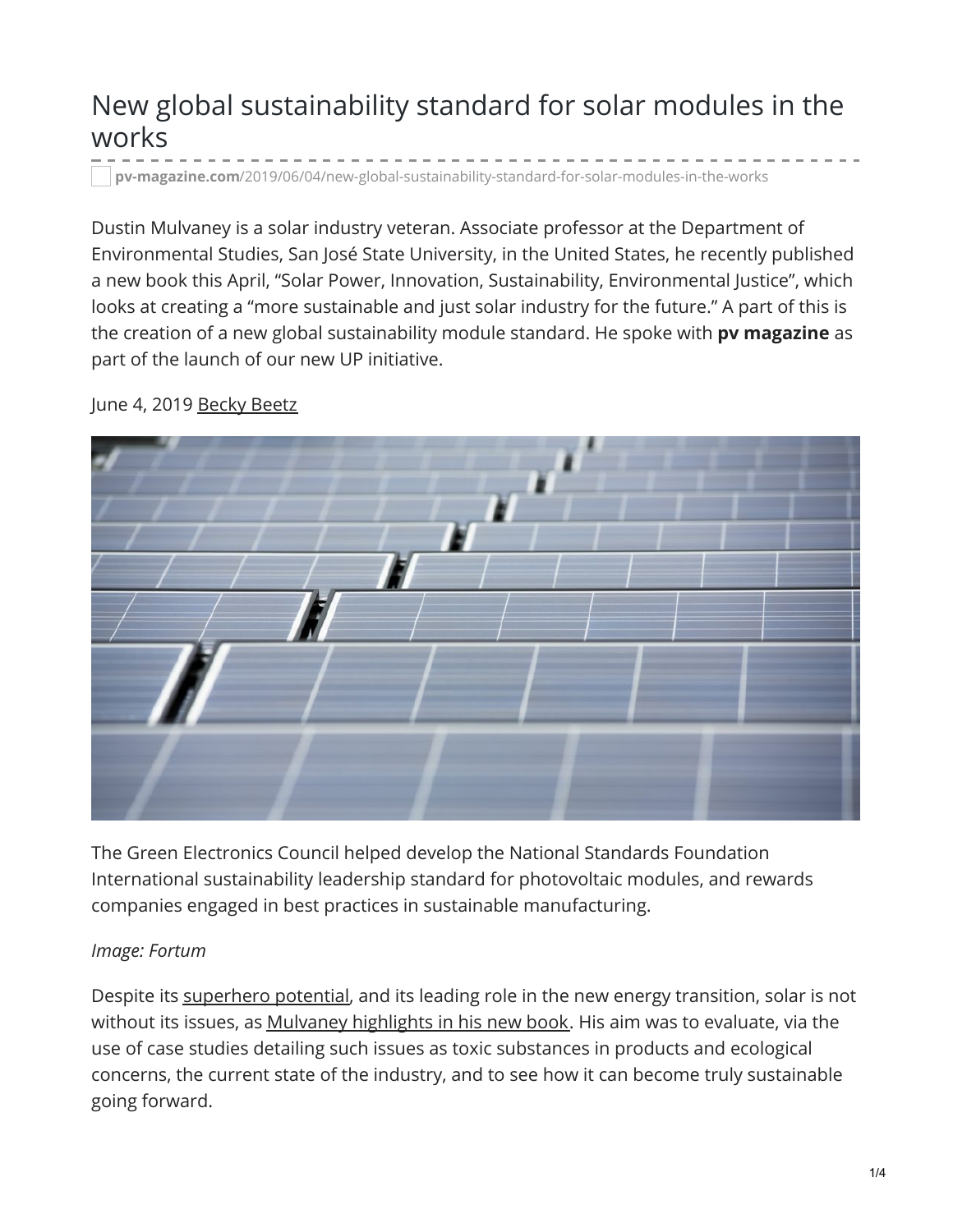In an interview with **pv magazine** as part of our new UP [initiative](https://www.pv-magazine.com/pv-magazine-events/pv-magazine-up/), Mulvaney talks about what is happening in the industry in terms of benchmarking sustainability in solar, particularly in the United States, and the creation of a new American National Standard, NSF/ANSI 457 *Sustainability Leadership Standard for Photovoltaic Modules*. The final draft of the standard is set to be released at the end of this year.

According to the official document, "The purpose of this Standard for Photovoltaic modules is to establish product sustainability performance criteria and corporate performance metrics that exemplify sustainability leadership in the market. These performance criteria are intended to form the basis of conformity assessment programs, such as third-party certification or registration."

First Solar, which has been involved in the process, confirmed it will be applying for certification in 2020. "With the sustainability leadership standard, we have for the first time a global standardized approach on measuring the sustainability performance of PV manufacturing," Andreas Wade, First Solar's global sustainability director told **pv magazine** at this month's [Intersolar](https://www.pv-magazine.com/category/pv-magazine-live/) Europe. More on the thin film manufacturer's involvement to come in the July edition of **pv magazine**.

**pv magazine: According to the latest figures from the International Energy Agency (IEA) and the International Renewable Energy Agency (IRENA), between 60 million to 78 million tons of PV waste are expected by the 2050s, with China, the United States, Japan, India and Germany, leading the way. However, few countries have adopted PVspecific waste [regulations.](https://www.pv-magazine.com/magazine-archive/the-sustainable-pioneers/) What is the United States doing in this area?**

**Dustin Mulvaney:** The United States Federal Government doesn't have any e waste laws, so nothing like the WEEE directive in Europe, meaning U.S. states are responsible for regulating e waste. Every state has different rules; they're thinking about the problems differently. I would not be surprised if California, for instance, is going to go the same route that NY state and Washington state have gone, which requires extended producers' responsibility, so basically a take back and collection scheme for PV.

The Californian Product Stewardship Council has been pushing for extended producer responsibility for a lot of different types of products in the state. They have, for example, been successful in introducing it for batteries, matrasses, paint and pharmaceuticals. The idea is to make the process of take back prepaid and really easy for customers.

The California Public Utilities Commission, California Energy Commission, Department of Toxics Substances Control, Air Resources Board, and CalRecycle, meanwhile, kicked off a memorandum of understanding to investigate the end-of-life opportunities and challenges, and propose the best means of collection, disposal, and recycling.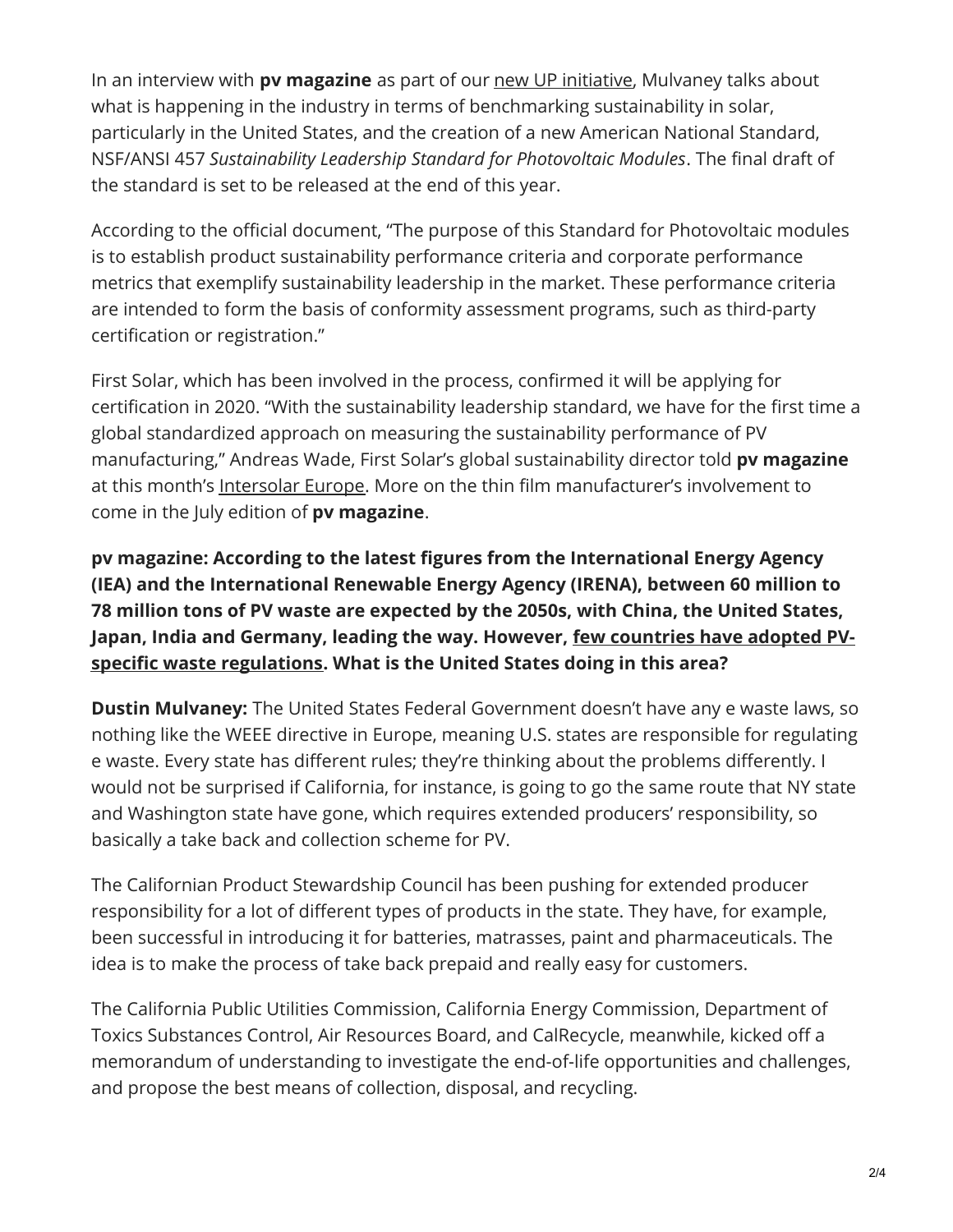## **In the cradle to cradle (C2C) [manifesto](https://www.pv-magazine.com/magazine-archive/reinventing-solar/), the concept of waste is eliminated. What are your thoughts on this certification, which to date has been achieved by just two solar companies, SunPower and [JinkoSolar](https://www.pv-magazine.com/2019/05/16/interview-jinkosolar-on-why-it-has-chosen-a-cradle-to-cradle-path/)?**

It's definitely a step in the right direction and I think the organization is well meaning. In general, however, I tend to be a little skeptical of voluntary efforts, as they don't necessarily cover the entire industry and they require proactive speaking out by customers for that label. So you're really waiting for the sustainable consumption nerds to look into these things. How many of SunPower or JinkoSolar's customers are going out to buy their products, because of that label? I think in the absence of regulation, voluntary efforts are good, but they're often not enough.

### **What more can be done?**

The Green Electronics Council helped develop the National Standards Foundation International sustainability leadership standard for photovoltaic modules, and rewards companies engaged in best practices in sustainable manufacturing. It was a stakeholder led process, involving NGOs, environmental organizations, operators of landfills, etc., and a number of companies participated in the trial, so there's a lot more transparency. It was also collectively decided upon what metrics were important to include. You can find out a lot more about a company's manufacturing, where a company falls short, where they are successful.

The process just got wrapped up in the last year. It's not clear yet which companies are planning to fly with it, although quite a number participated in the trial. To date, none have met the standard.

#### **What feedback has been received thus far?**

The concern is that the certification is pay walled, meaning you have to be a member to receive the full report, which gives you every detail of what the private companies are being measured on, and there is no advocacy around it.

## **How is concept of waste dealt with in the new standard?**

Companies have to have a program in place to receive points. A challenge is that in the standard, companies are credited that have an individual program and I would argue that this is really a collective action problem. That is really a challenge, because you have an industry that is surviving on wafer thin margins and why should a manufacturer pay for another manufacturer? Because that is basically going to happen.

It is not yet a profitable endeavor to collect modules, because no one has developed a good business model. In 2007, 2008, when the spot price for polysilicon spiked up, there actually was some profit to be made from, or some price volatility to be had, because the price was